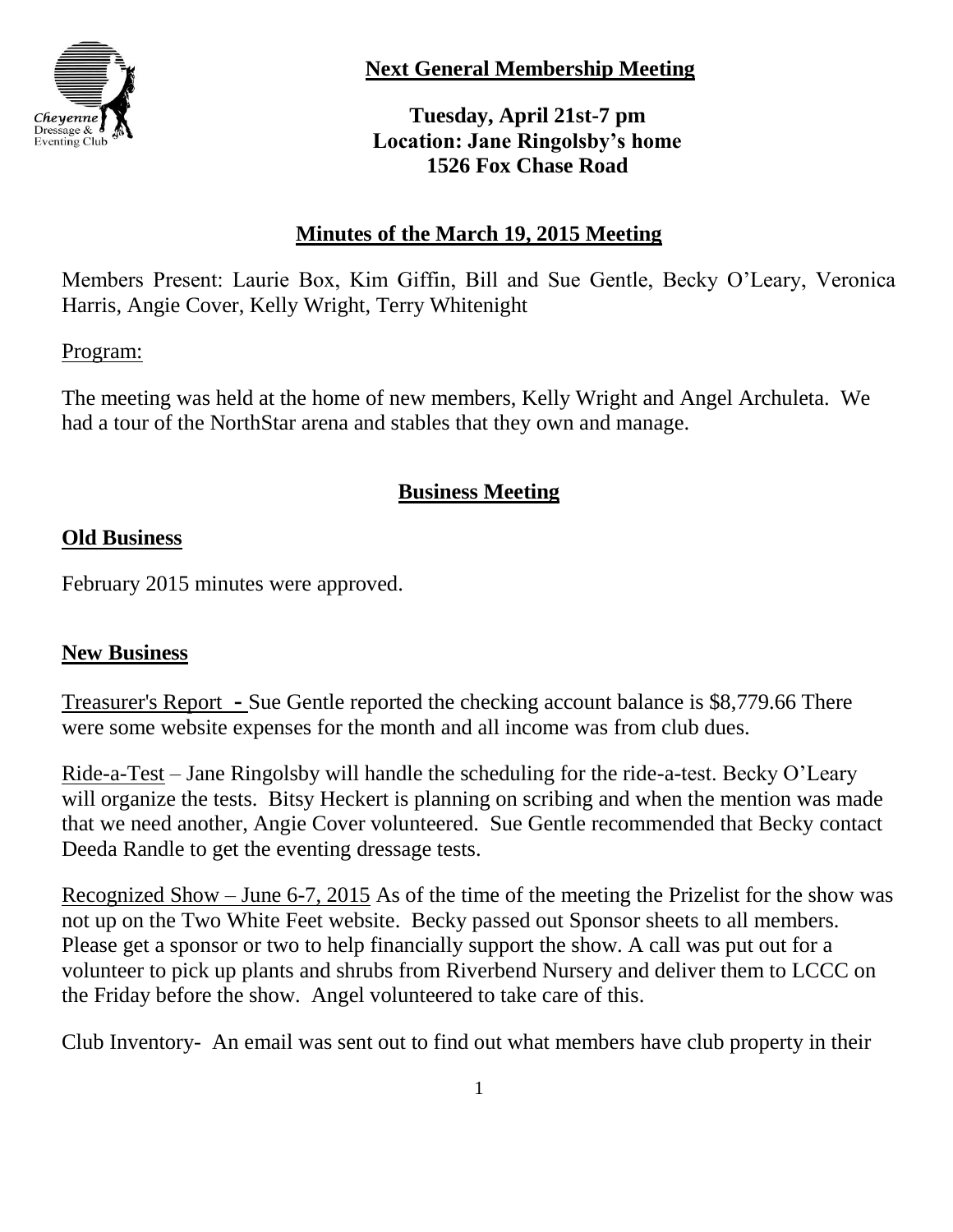possession and where various items are. The results:

At The Gentles: The dressage arena The arena letters Meter tapes-2 White tables-2 The treasurer's records.

At Riding Club Arena: Numerous club show jumps (Wing standards, natural rails) Jump cups.

At Jane Swanhorst's: Judge's stand 30 cup coffee pot XC jump flags and jump numbers

At Laurie Box's: Show ribbons Prize glasses Box of office supplies Printer Old dressage arena letters

The "Tack Garage Sale" was discussed. Sue mentioned coordinating this with Pony Club. June  $13<sup>th</sup>$  (Saturday) is a possibility. The details are still being worked out but a possible scenario is each person bring the items they want to sell in their horse trailer and everyone handles their own sales. It would be beneficial to place ads in the Trader's, put up flyers in feed stores, veterinarian offices, etc.